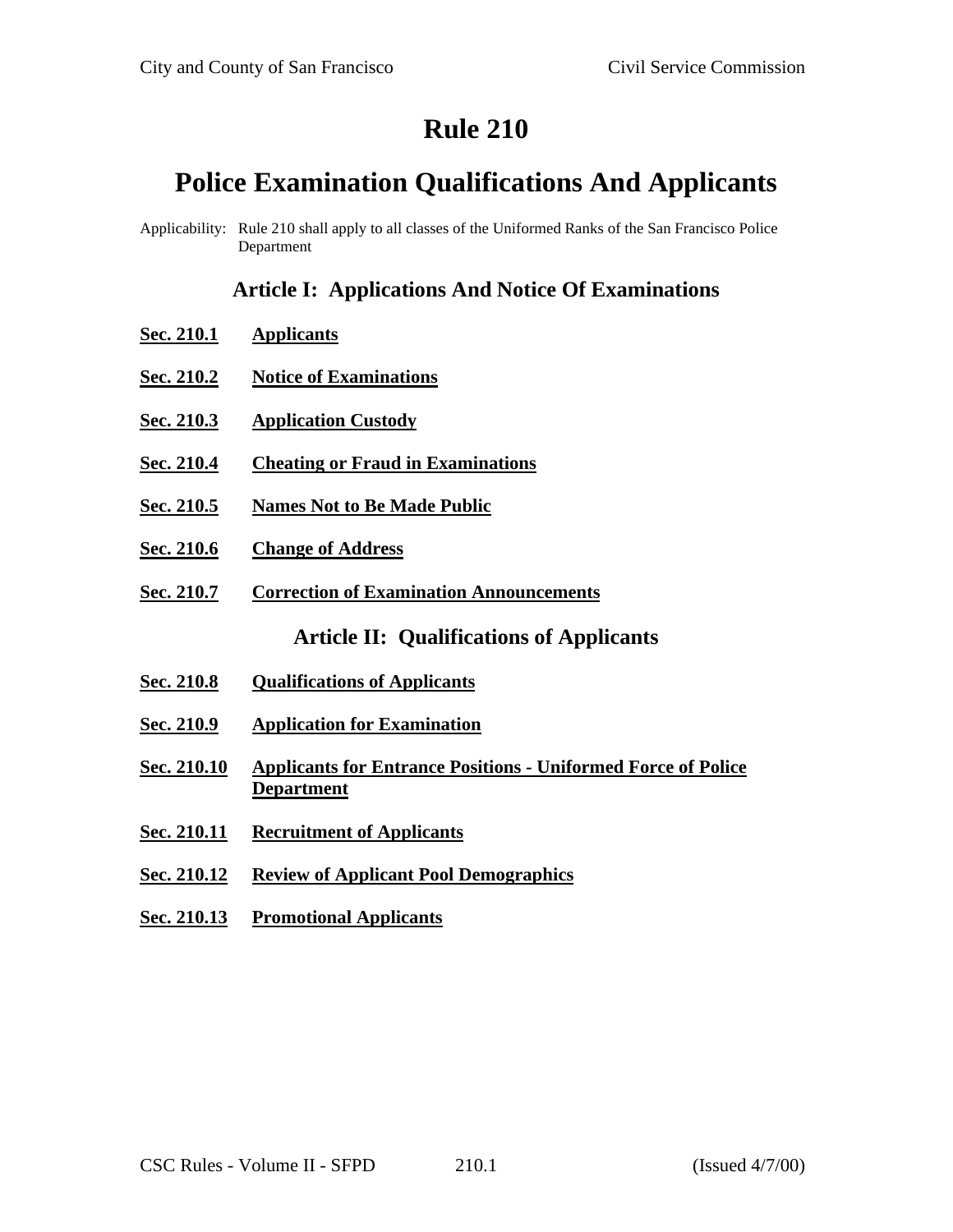# **Rule 210**

# **Police Examination Qualifications And Applicants**

### **Article I: Applications And Notice Of Examinations**

Applicability: Rule 210 shall apply to all classes of the Uniformed Ranks of the San Francisco Police Department

### **Sec. 210.1 Applicants**

An applicant is a person who has filed an application for examination within the time limits specified in the announcement of the examination for which the applicant applied and maintains eligibility until the time of appointment. Verification shall be the official time receipt of the Examination Division of the Police Department or postmark.

#### **Sec. 210.2 Notice of Examinations**

Official notice of examinations will be posted at the San Francisco Police Department and the Department of Human Resources. Notice of entrance examinations will be posted for a minimum period of five (5) workdays, and notice of promotional examinations will be posted for a minimum period of ten (10) workdays. Requests for notice of filing dates for entrance examinations may be filed online through the Department of Human Resources website. Notifications shall be emailed at the inquirer's risk. Failure to receive a requested notification shall not result in any special consideration or remedy related to the examination process.

#### **Sec. 210.3 Application Custody**

Applications and supporting documents become the property of the Department of Human Resources when received. Return of such documents shall require the approval of the Human Resources Director or his or her designee.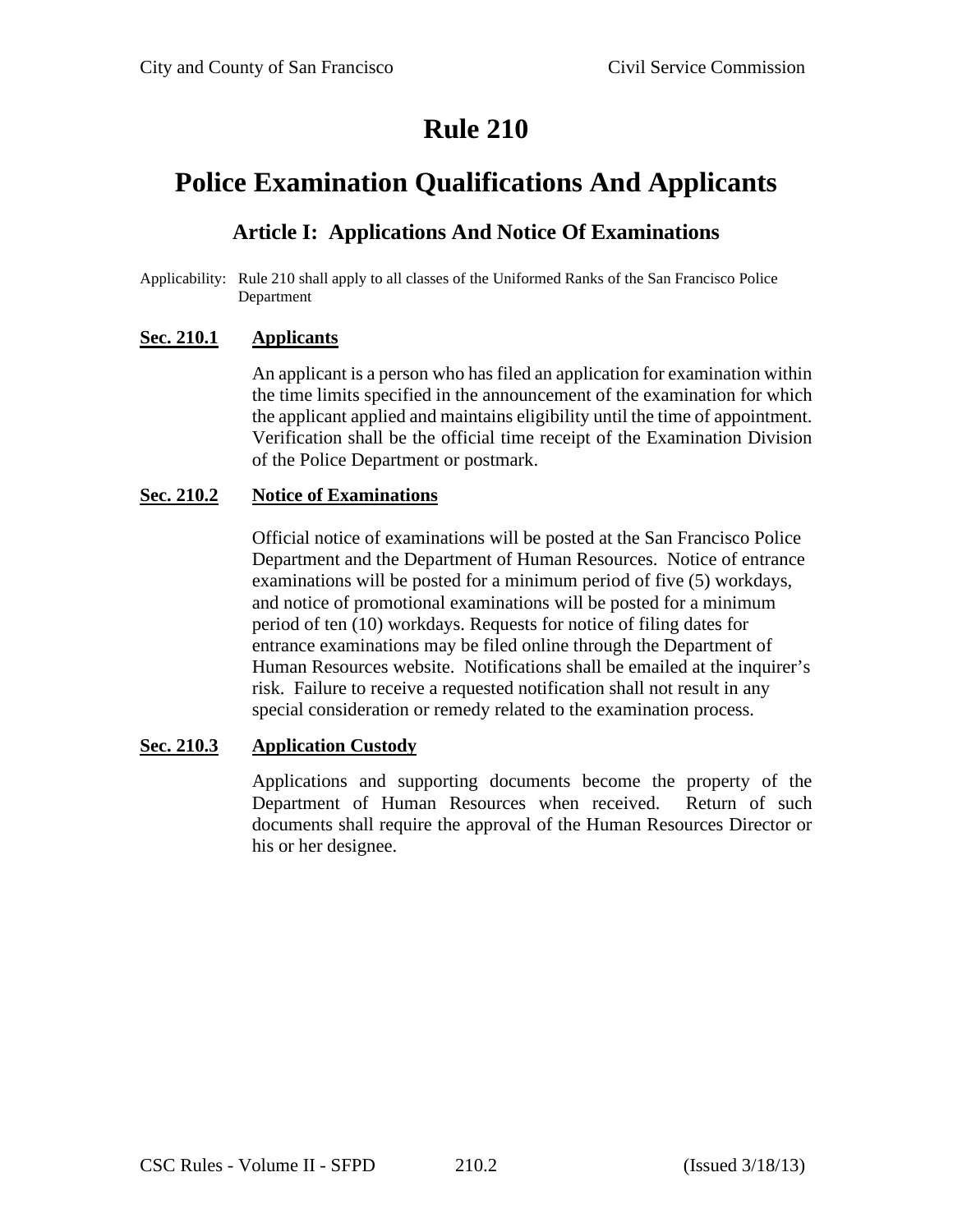#### **Sec. 210.4 Cheating or Fraud in Examinations**

It is the policy of the Civil Service Commission that examinations shall be conducted in a fair and impartial manner in order to test fairly the relative qualifications, merit, and fitness of applicants. Any person cheating, attempting to cheat or assisting other persons in cheating in any phase of the examination process shall be prosecuted to the full extent of the Charter and other laws. Actions to be taken include elimination from the examination process, dismissal and ineligibility for future employment. Cheating shall include the use or attempted use of materials not authorized by the scheduling notice to candidates to report for the examination. Significant false statements by applicants on the application or during the selection process shall be good cause for the exclusion of such person from the examination and such other appropriate action as may be recommended by the Human Resources Director.

#### **210.4.1 Aid, Hindrance, Fraud and Collusion in Examinations**

No person or officer shall, by himself/herself or in cooperation with other persons, defeat, deceive or obstruct any person in respect to his or her right of examination; or falsely make, grade, estimate or report upon the examination or proper standing of any person examined hereunder, or aid in so doing; or make any false representations concerning the same, or concerning the person examined; or furnish to any person any special or secret information for the purpose of either improving or injuring the prospects or chances of any person of being appointed, employed or promoted.

Any eligible securing standing on a list by fraud, concealment of fact or violation of Commission Rules shall be removed from such list and, if certified or assigned to a position, shall be removed therefrom.

### **Sec. 210.5 Names Not to Be Made Public**

The names of applicants for any examination shall not be made public prior to announcement of the results of the examination. Names of participants who fail any examination shall not be made public.

#### **Sec. 210.6 Change of Address**

In all cases of change of address, the Examination Division of the Police Department must be notified in writing separately for each class involved. Notice of change of address to the Post Office, the employee's current assignment and/or the Police Department Personnel Division will not be a reasonable excuse for special consideration in case of failure to respond within time limits.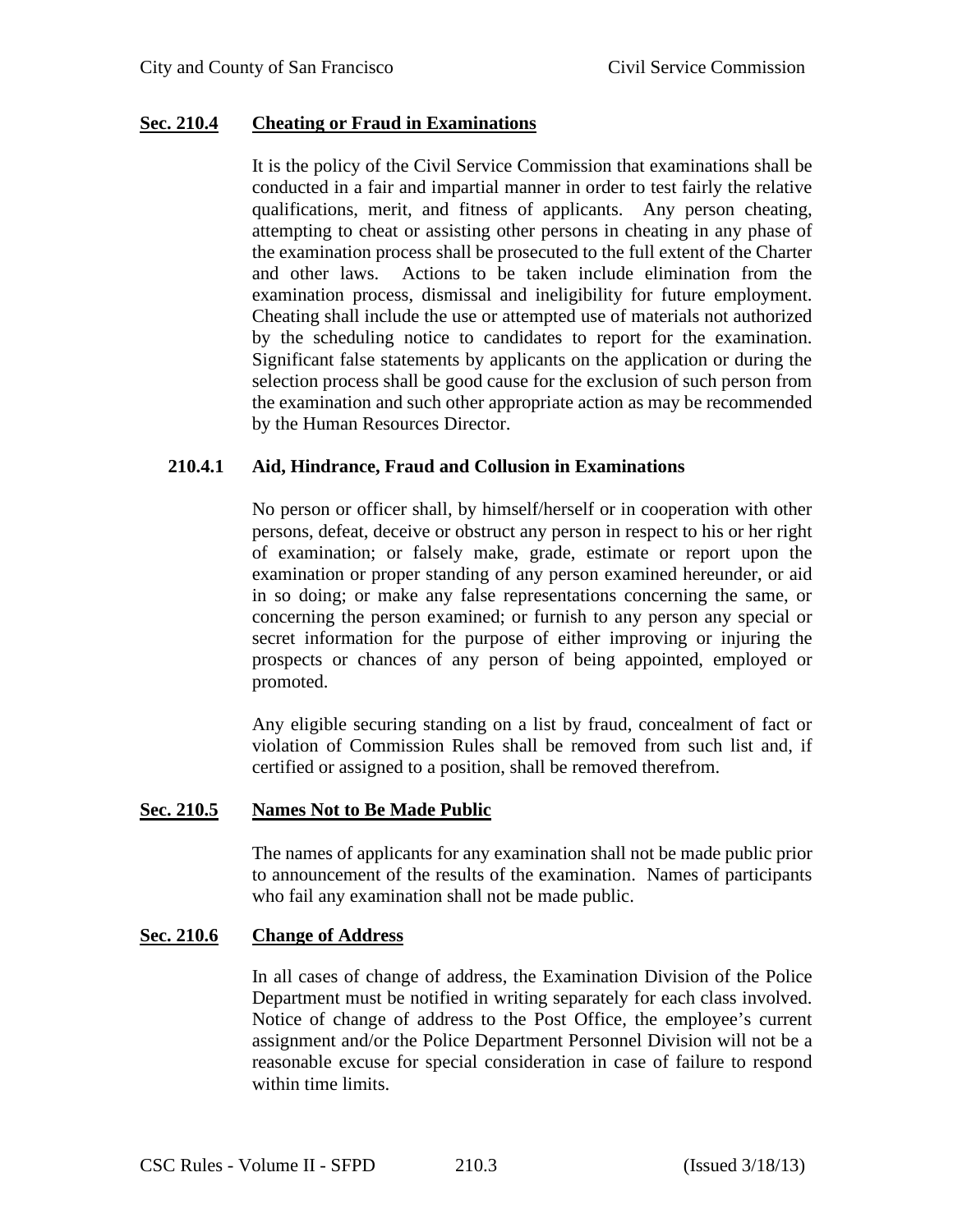#### **Sec. 210.7 Correction of Examination Announcements**

Examination announcements may be corrected with respect to clerical errors, misprints and incorrect wording by the Human Resources Director or his or her designee, by posting notice of such corrections next to the original examination announcement. The issuance of examination announcements corrected under the provisions of this section shall not allow additional time for protest or appeal of the substantive provisions contained in the original examination announcement.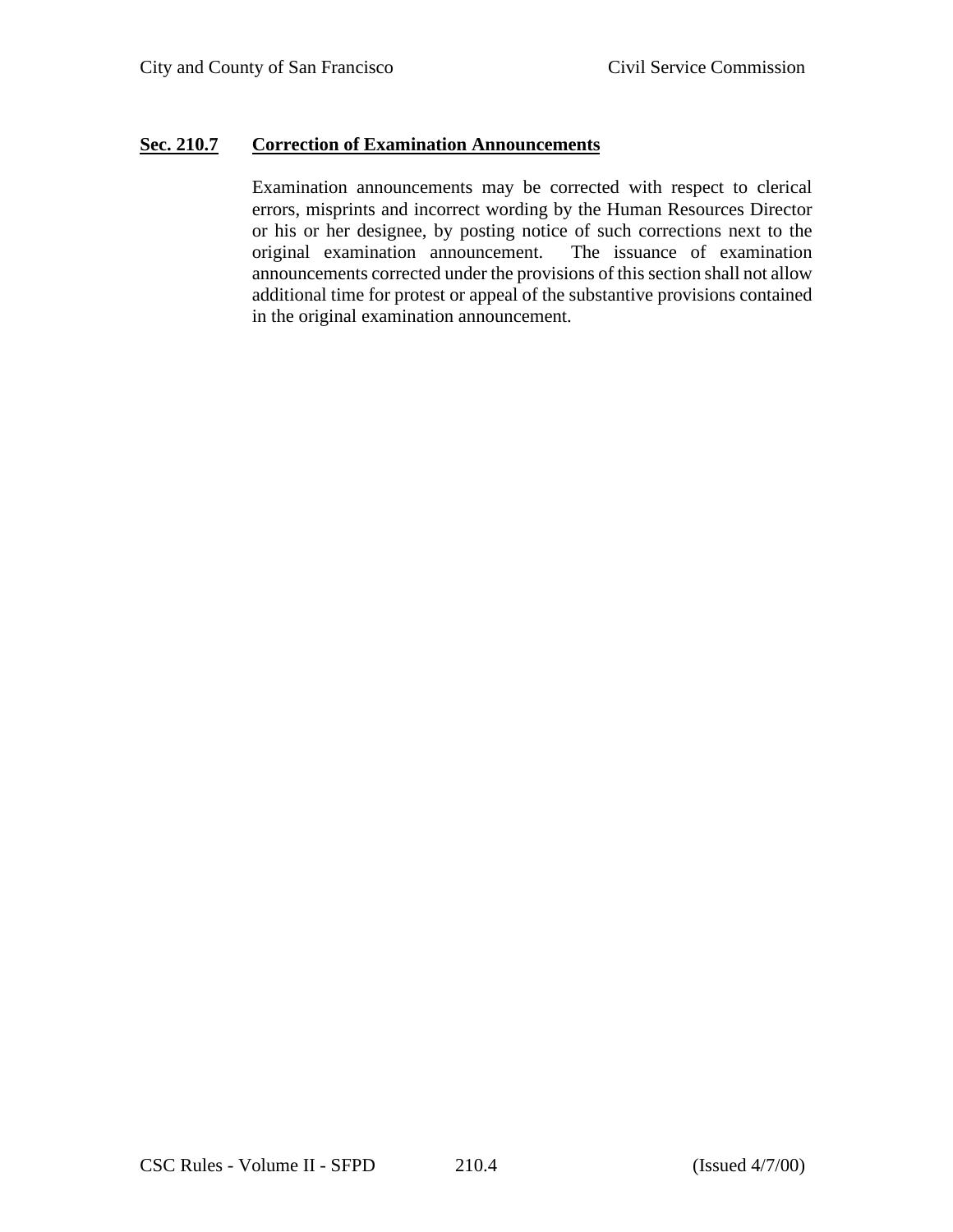# **Rule 210**

# **Police Examination Qualifications And Applicants**

### **Article II: Qualifications of Applicants**

Applicability: Rule 210 shall apply to all classes of the Uniformed Ranks of the San Francisco Police Department

#### **Sec. 210.8 Qualifications of Applicants**

- **210.8.1** Every applicant for entrance or promotional examination must possess and maintain the qualifications required by law and by the announcement of the examination for which applied. Experience gained in violation of Commission Rules shall not be recognized. It is the responsibility of the appointing officer and of the employee to have out-of-class experience recorded as provided in the Civil Service Commission Rules.
- **210.8.2** Except with permission of the Human Resources Director, no employee may participate in an entrance examination carrying a lower salary schedule than that of the employee's current class. No employee may participate in an examination for a class in which the employee has current permanent appointment status except with the approval of the Human Resources Director.
- **210.8.3** If an applicant for a peace officer position in the uniformed ranks of the San Francisco Police Department has a Sustained Finding of Serious Misconduct arising from that applicant's prior employment as a peace officer or custodial officer, then the applicant is disqualified.
- **210.8.4** If an applicant resigned, retired, or otherwise separated from their employment as a peace officer or custodial officer in any jurisdiction during the pendency of a disciplinary proceeding that could lead to a Sustained Finding of Serious Misconduct by the applicant, the applicant is disqualified until such a time as an investigating agency, commission, board, hearing officer, or arbitrator reaches a final determination that 1) the peace officer or custodial officer did not violate law or department policy; 2) there is insufficient evidence to sustain a finding of Serious Misconduct; 3) the evidence establishes that the allegations are unfounded; or 4) the final determination is otherwise incompatible with a Sustained Finding of Serious Misconduct.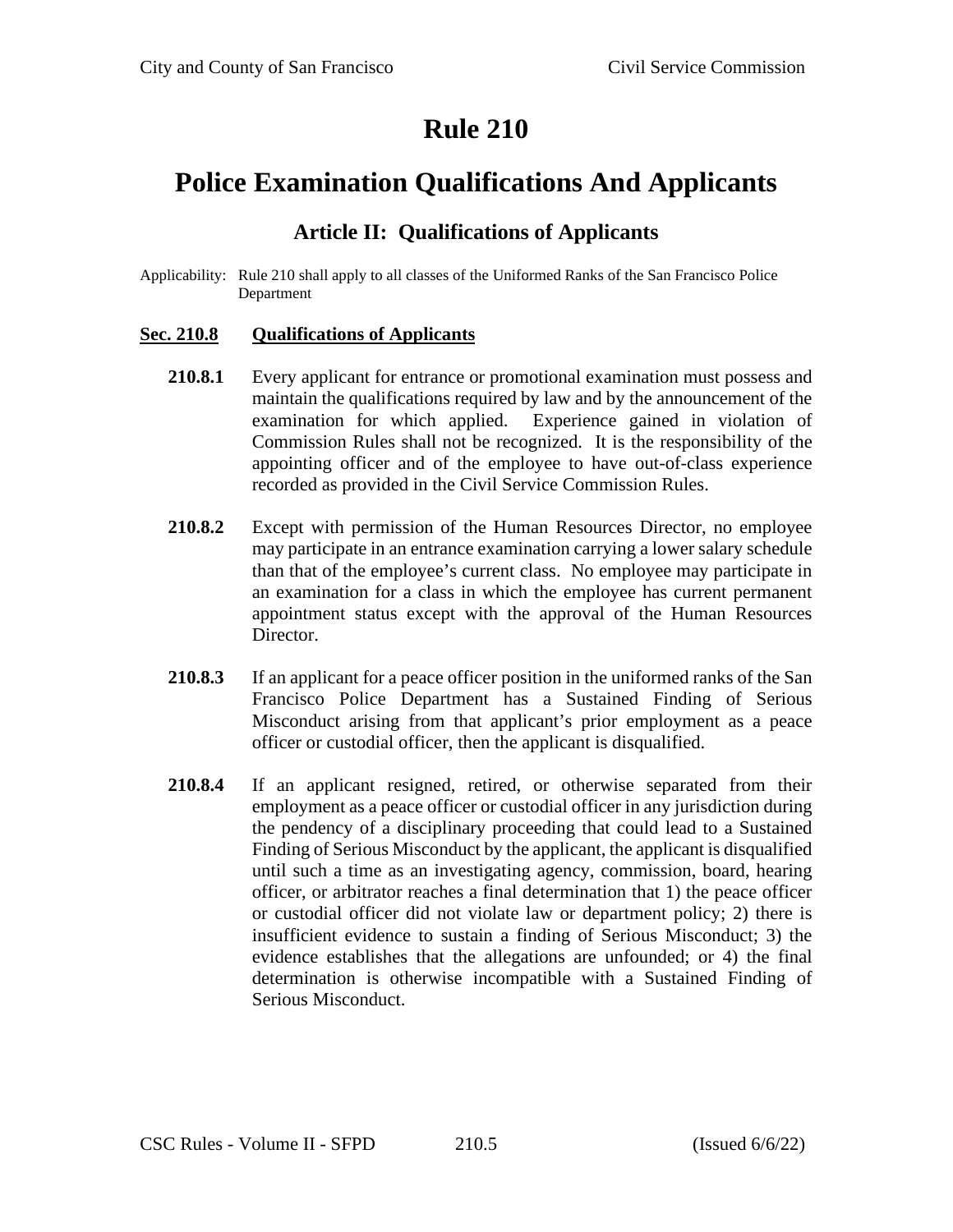#### **210.8.5** As used in this Rule, "Serious Misconduct" is defined as the following:

- 1) Use of excessive force resulting in injury;
- 2) Racial or identity profiling or bias, or other discriminatory actions or actions demonstrating discriminatory intent against any person or group based on any factors described in Rule 203.2;
- 3) Sexual harassment in the workplace, whether directed at a member of the public or a co-worker, including any unwelcome sexual advances, request for sexual favors, and other verbal or physical conduct of a sexual nature directed at a person because of or relating to that person's sex, sexual orientation, or gender identity;
- 4) Dishonesty in the reporting, investigation, or prosecution of a crime, including perjury; false statement; filing false reports; or destruction, falsifying, or concealing of evidence; or
- 5) Dishonesty in the reporting or investigation of misconduct by another peace officer or custodial officer, including but not limited to perjury; false statements; filing false reports; or destruction, falsifying, or concealing of evidence.
- **210.8.6** Unless otherwise specified, words used in this Rule shall have the same definitions or meanings as in California Penal Code Sections 832.7 and 832.8.

#### **Sec. 210.9 Application for Examination**

Any person having the qualifications prescribed by these Rules and the terms of the examination announcement may submit himself or herself for any examination under conditions established by the Department of Human Resources.

#### **Sec. 210.10 Applicants for Entrance Positions - Uniformed Ranks of Police Department**

Applicants for entrance positions in the Uniformed Ranks of the Police Department shall not be less than 20 years of age at the time of taking the examination, nor less than 21 years of age at the time of appointment.

#### **Sec. 210.11 Recruitment of Applicants**

Recruitment shall be conducted to attract qualified applicants. Where appropriate or needed, the Human Resources Director or his or her designee shall conduct outreach and recruitment programs, including cooperative efforts with community organizations, to attract qualified candidates.